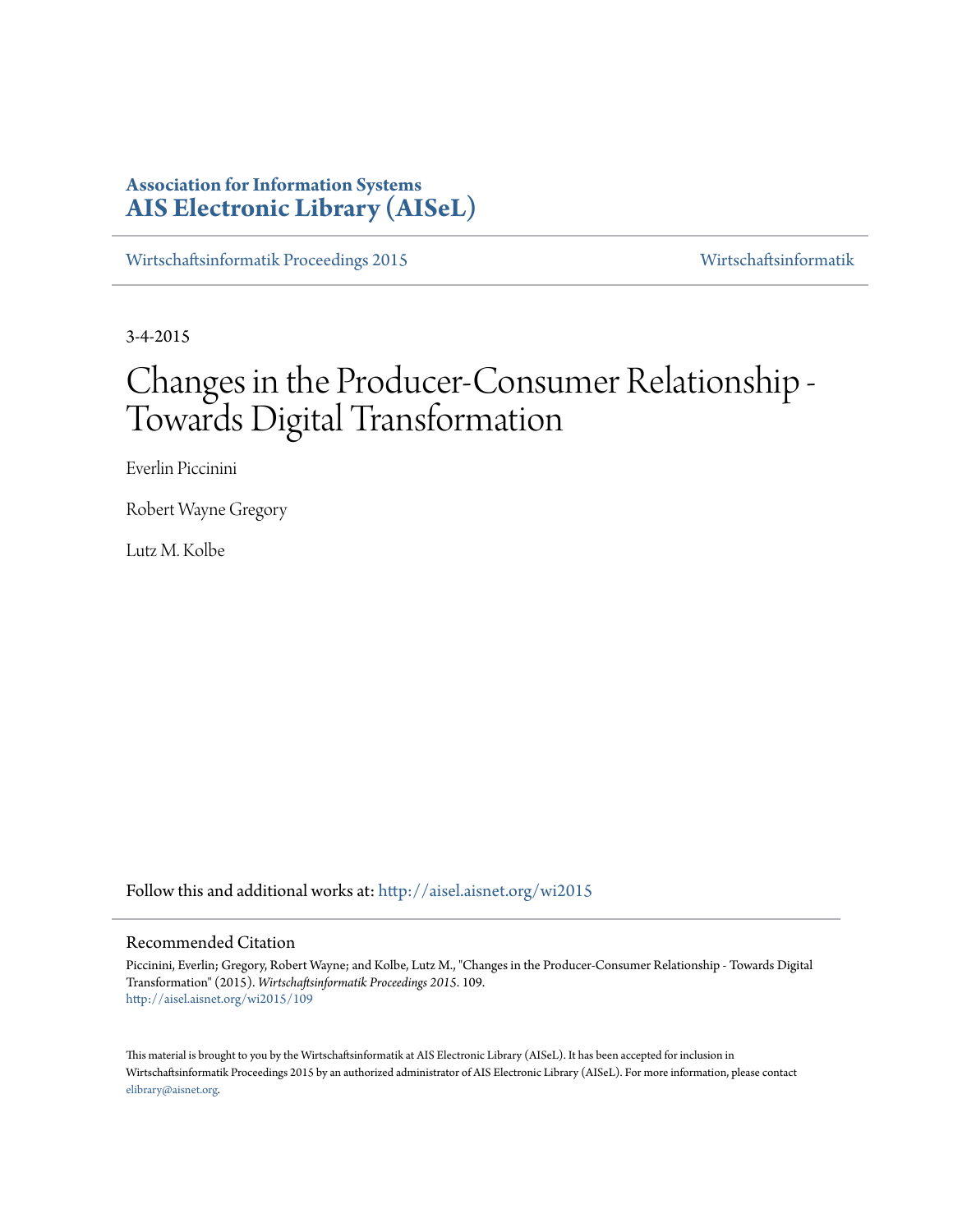## **Changes in the Producer–Consumer Relationship – Towards Digital Transformation**

Everlin Piccinini<sup>1</sup>, Robert W. Gregory<sup>2</sup>, Lutz M. Kolbe<sup>3</sup>

<sup>1,3</sup> Georg-August-University Göttingen, Information Management, Göttingen, Germany {everlin.piccinini, lutz.kolbe}@wiwi.uni-goettingen.de <sup>2</sup> IESE Business School, Information Systems, Barcelona, Spain rwgregory@iese.edu

**Abstract.** The purpose of this paper is to analyze shifts in the producer– consumer relationship resulting from the increased use of digital technologies. In this study, we aim to understand how this relationship is fundamentally changing and the role of digital technologies in such a change. Therefore, we provide a state-of-the-art review of information systems and management literature using analysis techniques borrowed from the method of grounded theory. The results of our study indicate that the constructs of digital density, digital interconnectedness, and consumer-centricity are key drivers of changes in the producer–consumer relationship. With the growing role of digital technologies in both society and organizations, our study contributes with implications for information technology and business managers, offering them insights on how to deal with this phenomenon. Finally, our study provides a useful framework for future interdisciplinary research in this field.

**Keywords:** Producer–consumer Relationship, Systematic Literature Review, Digital Transformation, Digitalization.

#### **1 Introduction**

Recent advances in digital technologies are determining significant and unprecedented changes in many aspects of our social and economic lives [1], [2]. Digital technologies are considered to be combinations of information, computing, communications, and connectivity technologies, such as social media, mobile devices, analytics, and cloud computing [2], [3]. These consumer-originated technologies have become immersed in every workplace and home as part of our daily routines, fundamentally changing the way we communicate, consume, and create [4], [5]. Considering the speed at which digital tools are proliferating, by 2015 there are expected to be 20 billion connected devices in the world; this naturally has an impact on how consumers relate to information and thus to producers [6].

Producers are defined as organizations that make or supply products or services for sale, while consumers are defined as people who use a product or service [7]. The producer–consumer relationship is defined "as an exchange relationship in which each party trades one kind of value for another" [7]. Through significant advances in

<sup>12&</sup>lt;sup>th</sup> International Conference on Wirtschaftsinformatik,

March 4-6 2015, Osnabrück, Germany

Piccinini, E.; Gregory, R. W.; Kolbe, L. M. (2015): Changes in the Producer-Consumer Relationship - Towards Digital Transformation, in: Thomas. O.; Teuteberg, F. (Hrsg.): Proceedings der 12. Internationalen Tagung Wirtschaftsinformatik (WI 2015), Osnabrück, S. 1634-1648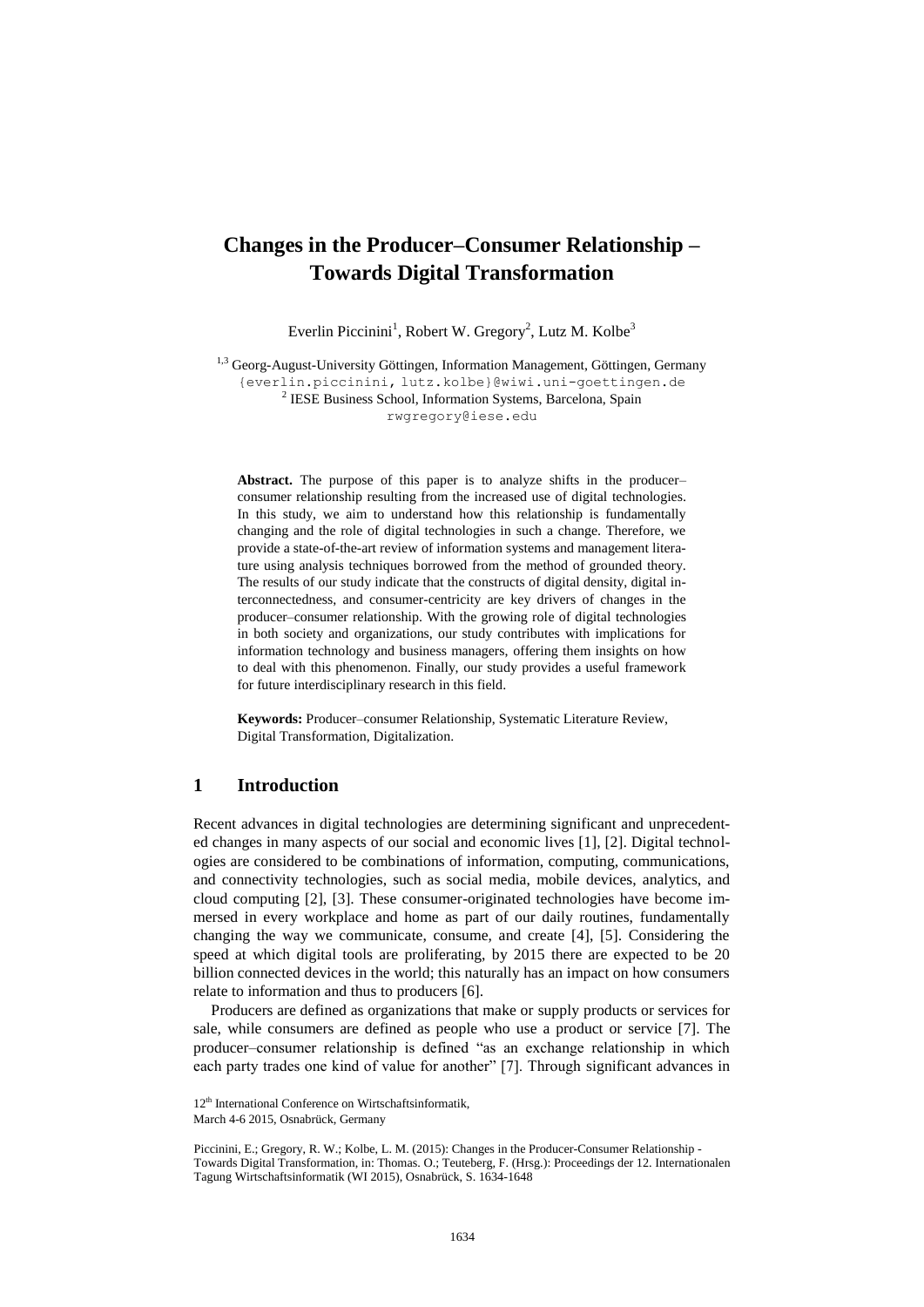digital technologies in the last decade, a shift in this relationship is taking place [8], [9]. Consumers not only know what is available to them in the marketplace—the precise prices and attributes of available products—but they can also contribute to innovations that will find their way into the enterprise world [8]. Traditional businesses, such as banking and the automotive industry, are forced to react to such shifts in consumer behavior and are focusing on digital initiatives to better respond to changing consumer needs. For example, Volvo Cars Corporation, a Swedish player in the global car industry with operations in 100 countries worldwide, is focusing on mobility technologies (e.g., connected cars), social media, and smart embedded devices in order to develop a more direct relationship with the end consumer and improve the consumer experience [6]. Although many organizations have been using digital technologies to improve customer relationships, they still fail to harness such technologies to enhance consumer interaction and value [10], [9]. Moreover, digital initiatives are often unsuccessful because organizations know little about the changing dynamics of consumer requirements and behavior in the digital landscape [11]. Therefore, a deeper understanding of the shifts in the producer–consumer relationship is extremely needed in order to enhance interactions and exchange of value.

Shifts in society and organizations due to the increasing use of digital technologies are considered to be drivers of an overarching phenomenon described as digital transformation [3], [11]. Digital transformation is characterized by the use of new digital technologies to enable significant business improvements [3]. Prior information systems (IS) research on digital transformation has mainly focused on managerial issues to help both technology and non-technology organizations create differential business value in the digital landscape (e.g., [2], [12], [8], [9]). For example, Bharadwaj et al. [2] focus on the development of strategies to leverage digital resources in organizations. Granados and Gupta [12] discuss the importance of information-transparency management in order to selectively disclose information to consumers, suppliers, and competitors through digital channels. Furthermore, Setia et al. [9] point out the need for new forms of digital collaboration and customer-side digital design strategies. Nevertheless, to the best of our knowledge, there is a lack of research focusing on the changes in the producer–consumer relationship resulting from the proliferation of digital technologies and their implications for the phenomenon of digital transformation.

This paper focuses on examining these changes through a systematic literature review of existing IS and management research. Our aim is to address the following research question: *How are digital technologies fundamentally changing the producer–consumer relationship?* Following other IS researchers who also aimed to contribute to the understanding of the phenomenon of digital transformation (e.g.,  $[2]$ ,  $[12]$ , [8]), we will not limit the focus of this research to a certain type of industry. We aim to develop a general understanding of changes in producer–consumer relationships by analyzing literature on both technology and non-technology organizations in order to present the state of the art and offer guidance for further research development.

In the remainder of this paper, we briefly introduce the concept of technologydriven transformation in society and organizations to serve as a basis for understanding the phenomenon of digital transformation. Thereafter, we explain our research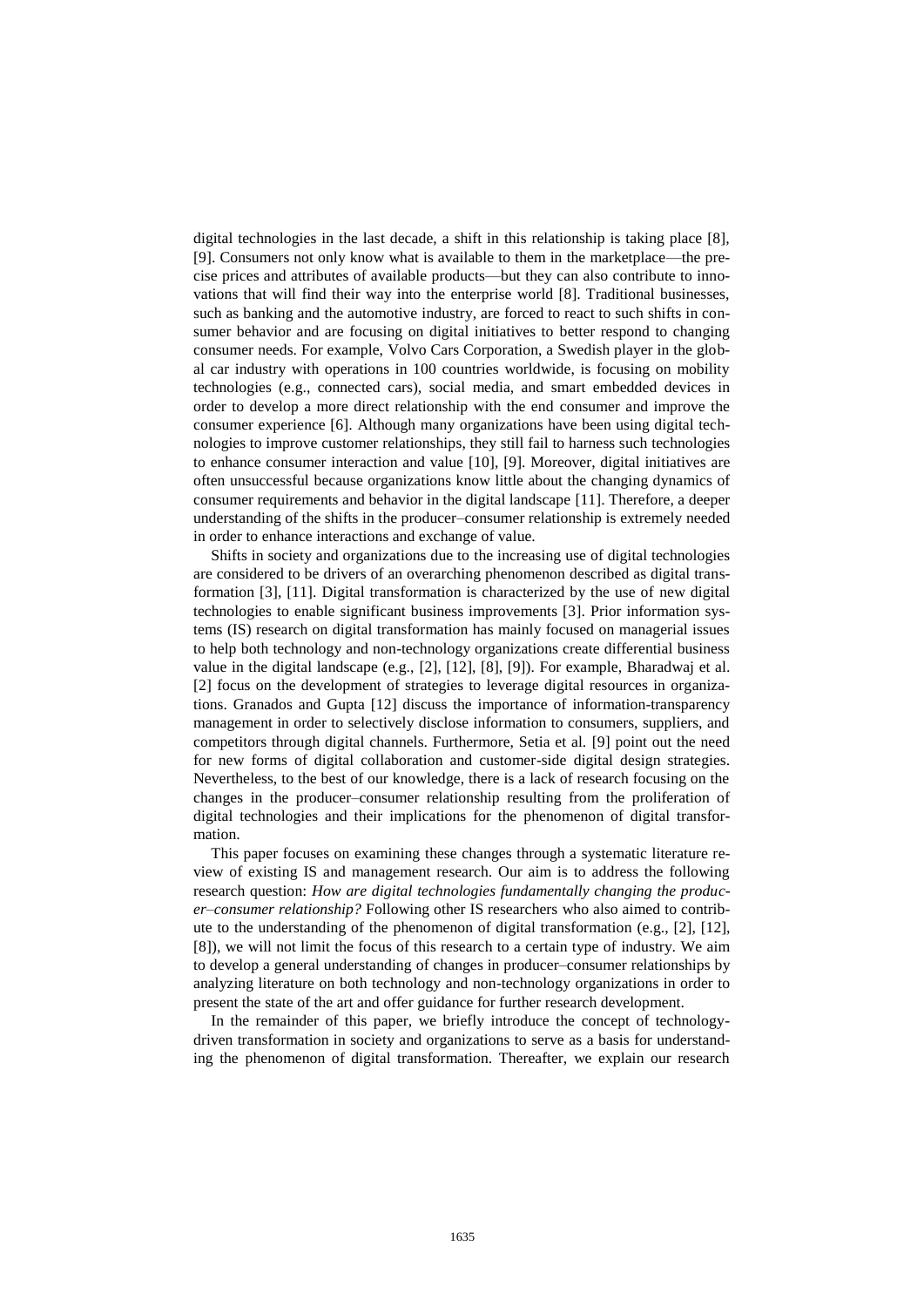process, including a detailed description of how we conducted a systematic literature review using techniques borrowed from the method of grounded theory. Drawing from the findings of our literature review, we propose an initial theoretical framework that can be used to understand the shifts in the producer–consumer relationship as a result of digital technologies. Finally, we discuss the relevance of this framework for both research and practice.

### **2 Theoretical Background: Technology-Driven Transformation**

A shift concerning people's interactions with digital products is taking place, moving from evaluating performance to researching experience [13], [14]. This change is partially due to the increased connectivity, mobility, and domestication of digital products and services, which reflects the increasing relevance of digital devices in issues of lifestyle and how people choose to express their identities [14]. New digital technologies (e.g., mobile products and services) are everyday artifacts that have embedded computing capabilities and provide digitally mediated experiences embodied in everyday activities [15]. Computing through such technologies is not generally a user's primary focus; instead, computing often takes place on the periphery of everyday activities, such as running, driving, and communicating [15]. The evolution of digital technologies has lifted social life from the here and now, separating time from space and changing the way people live, communicate, work, and consume [15], [16].

A number of IS scholars have strived to define what a transformational technology is [8]. Many authors (e.g., [17], [8]) refer to the work of Dehning et al. [18] in order to explain technology-driven transformation in organizational contexts by using the following criteria:

- "(It)fundamentally alter(s) traditional ways of doing business by redefining business capabilities and/or (internal or external) business processes and relationships
- (It) potentially involve(s) strategic acquisitions to acquire new capabilities or to enter a new market space
- (It) exemplif(ies) the use of IT to dramatically change how tasks are carried out,…is the move recognized as being important in enabling the firm to operate in different markets, serve different customers,… (and) gain considerable competitive advantage by doing things differently" [18].

Lucas et al. [8] propose seven specific dimensions for describing a technologydriven transformation: change in processes, creation of new organizations, change in relationships, change in user experience, change in markets, change in the amount of customers, and disruptive impact. A technology must impact three or more of these dimensions in order to be classified as transformational [8].

The dimension of change in processes was given considerable attention in the development of process virtualization theory, which describes the transition from a physical process to a virtual one in which the physical interaction between people and/or objects has been eliminated (e.g., electronic commerce, online distance learning, online banking) [19-20]. Process virtualization can be compared to the phenome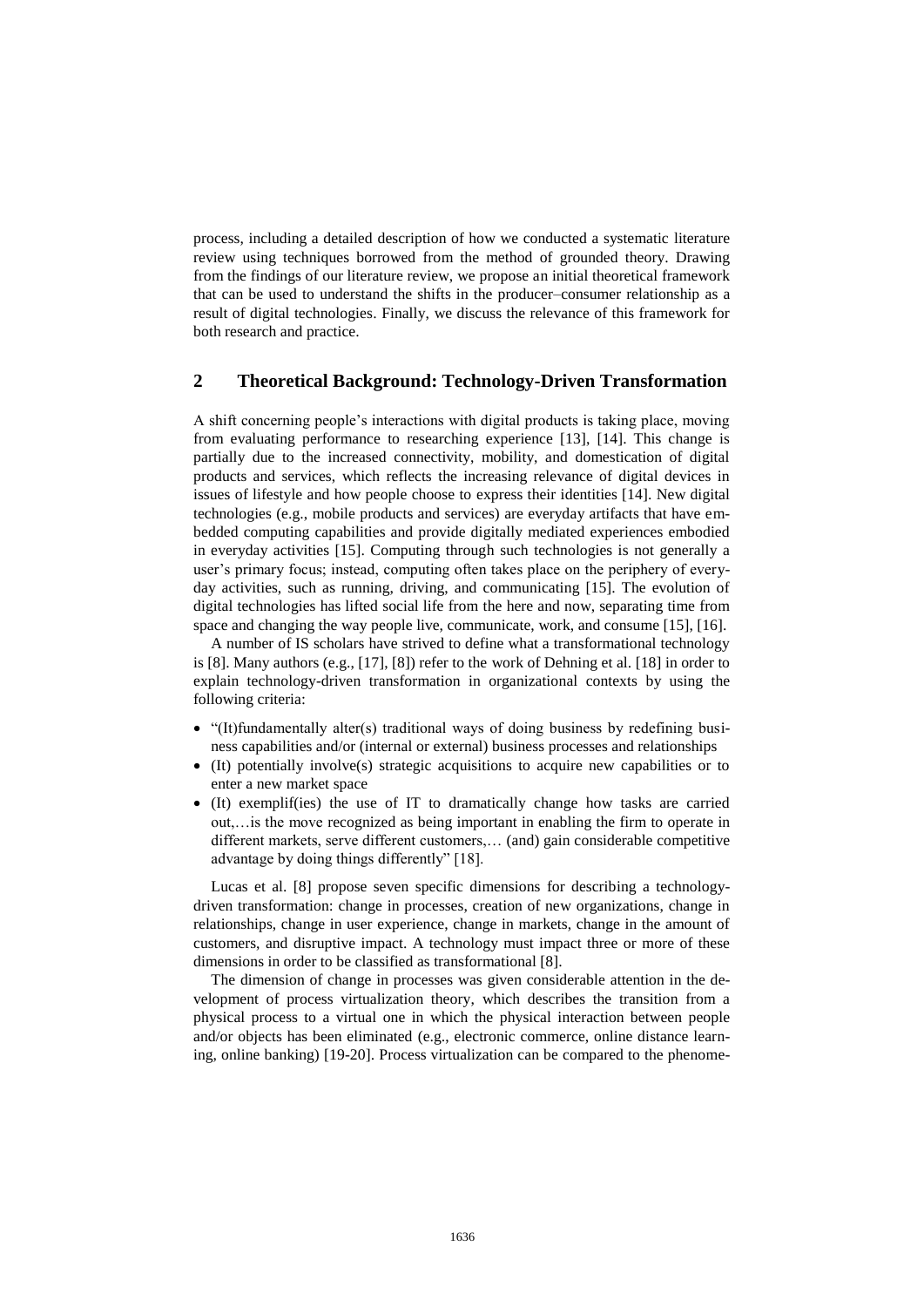non of digitizing, i.e., the technical process of transforming analog signals into a digital form [21]. Conversely, the phenomenon of digitalization refers to "a sociotechnical process of applying digitizing techniques to broader social and institutional contexts that render digital technologies infrastructural" [21].

Furthermore, the phenomenon of digitalization has recently been discussed in the context of digital transformation in applied managerial literature (e.g., MIT Sloan Management Review), where digital transformation was defined as "the use of new digital technologies (social media, mobile, analytics or embedded devices) to enable major business improvements (such as enhancing customer experience, streamlining operations or creating new business models)" [3]. Seeger and Bick [11] propose that megatrends (e.g., globalization, sharing economy, and revolutionizing technology demands) as well as consumer trends (e.g., ownerless and personalization) are important drivers of such digital transformation.

In this paper, we aim to use data from existing literature to explain how digital technologies are changing the producer–consumer relationship in order to further contribute with essential insights for better understanding the phenomenon of digital transformation.

### **3 Methodology**

Our research approach was based on a rigorous systematic literature review in the form of a five-stage iterative process. We used techniques borrowed from grounded theory as an analysis method, following the suggestions of Wolfswinkel et al. [22]. The main characteristic of grounded theory is its inductive nature, i.e., theory and key concepts emerge from the analysis of data [23], [24]. In a grounded theory literature review, concepts arise from the literature [22]. The advantage of using grounded theory in the analysis of a literature review lies in the systematic evaluation of textual data, in which ideas are developed and integrated to produce insights and conceptualizations for the research proposal [22], [25]. Wolfswinkel et al. [22] propose a step-bystep guide for applying grounded theory in the analysis of a systematic literature review, aiming to achieve more rigor and transparency in the reviewing process. This guide is aligned with other authors' guidelines for conducting literature reviews, including the framework of Webster and Watson [26], and is illustrated in the following Table 1.

**Table 1.** Processes of systematic literature review with techniques borrowed from grounded theory, adapted from Wolfswinkel et al. (2013)

| <b>Stage</b> | Description                                                                     |
|--------------|---------------------------------------------------------------------------------|
| Define       | Identification of the fields of research and definition of the criteria for in- |
|              | clusion/exclusion, as well as specific search terms                             |
| Search       | Search process                                                                  |
| Select       | Refinement of the sample                                                        |
| Analyze      | Use of analytical coding steps (open, selective, and theoretical coding)        |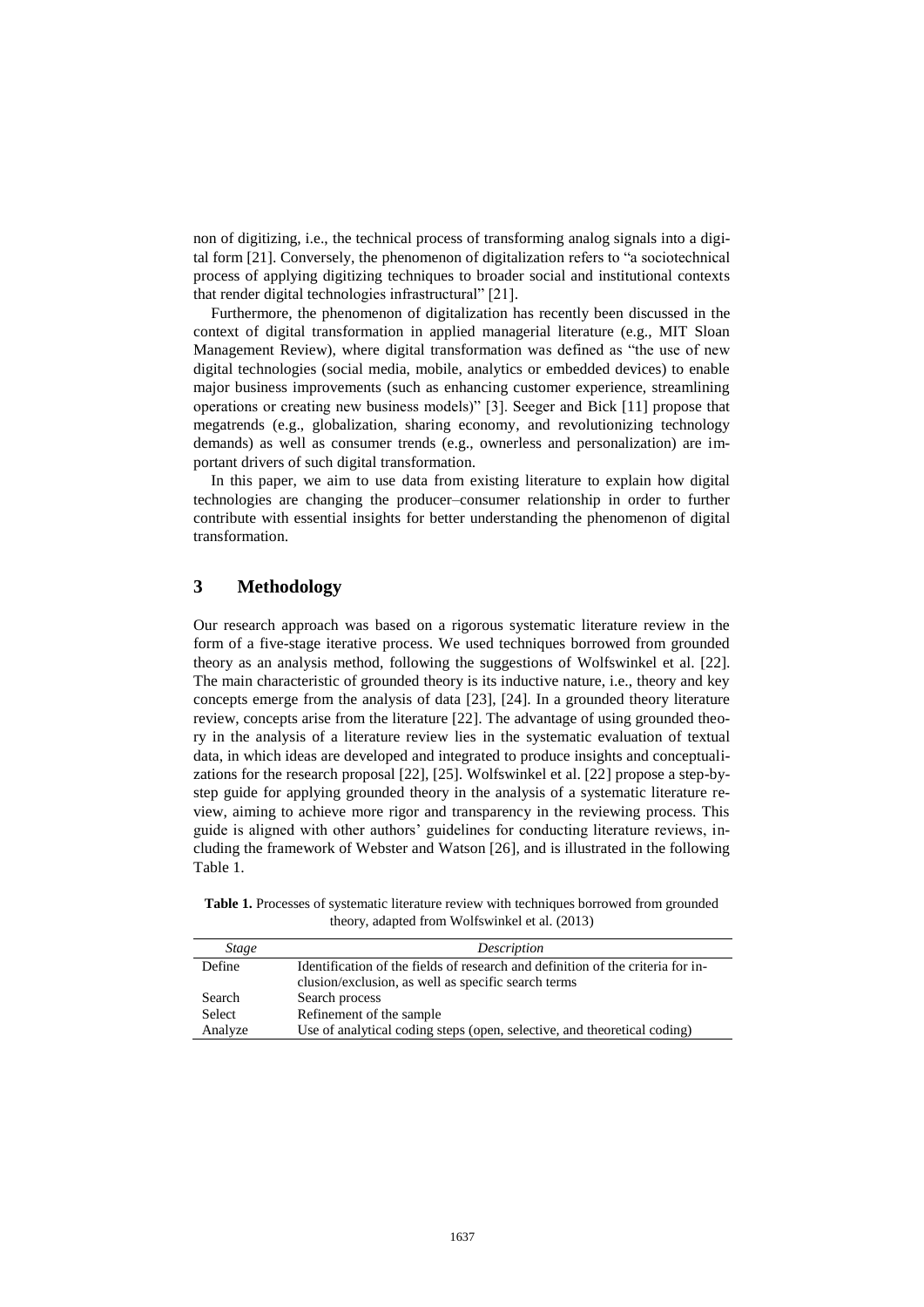In the first stage of our literature review, we aimed to identify the most suitable set of data to be analyzed. We decided to focus on international peer-reviewed IS journals and major IS conferences ranked in the VHB-JOURQUAL (the journal ranking of the German Association for Business Research) in order to develop a state of the art about changes in the producer–consumer relationship within this discipline to contribute to IS studies on digital transformation. Since our research topic also has managerial implications, we considered international peer-reviewed management journals as well. As the research topic is relatively new and of an applied nature, we also decided to scan applied management journals [27], [25]. Ultimately, we defined the terms "digital technolog\*", "digital transformation", "digital business\*", and "digitalization" as our search string. We limited our search by focusing on literature that deals with our defined topic, i.e., changes in the producer–consumer relationship as a result of digital technologies.

In the second stage, we used our search string in the following databases: EBSCOHOST, ScienceDirect, JSTOR, IEEE Xplore, and AIS Electronic Library. The search string was applied in the title, abstract, keywords, and main text of the articles. In this stage, we identified a total of 138 publications.

In the third stage, our refinement process involved a careful screening of the identified publications, primarily focusing on the articles' titles, abstracts, introductions, and conclusions [28], [29]. Here, we aimed to select articles that explicitly discuss changes in the producer–consumer relationship resulting from digital technologies, i.e., digitalization. Articles related to changes in organizational processes or products that were not consistent with the topic of our study were excluded, resulting in a total of 19 relevant articles. To assure comprehensive coverage of all important studies, we extended our selection process by conducting a forward and backward search, as suggested by Webster and Watson [26]. We used the Web of Science database for the forward search. Our final sample consisted of 21 articles.

In the fourth stage of the literature review, the key principles of grounded theory were applied for analyzing the final sample of articles [22]. We began our analysis by reading one article and highlighting any findings and insights in the text that were relevant to our research question, according to the suggestions of Wolfswinkel et al. [22]. All selected articles underwent this procedure at least once. "Every word, sentence or paragraph that is highlighted in each paper represents a relevant 'excerpt' " [22]. We decided to use the techniques of grounded theory based on Glaser [30], and therefore, while reading our final sample of articles for the purpose of excerpting, we engaged in "open coding," "selective coding," and "theoretical coding," as summarized in Table 2.

| Table 2. Steps of analysis borrowed from grounded theory |  |  |
|----------------------------------------------------------|--|--|
|----------------------------------------------------------|--|--|

| <b>Steps of Analysis</b> | Task                                                                  |
|--------------------------|-----------------------------------------------------------------------|
| Open Coding              | Coding data by assigning conceptual labels to it and identifying core |
|                          | categories that help understand the analyzed phenomenon [30].         |
| Selective Coding         | Further coding is limited to only those concepts and dimensions that  |
|                          | relate to the emerged categories [30], [31].                          |
| Theoretical Coding       | Analysis of relationships between the outcomes of open and selective  |
|                          | coding as hypotheses to be integrated into a theory [30], [24].       |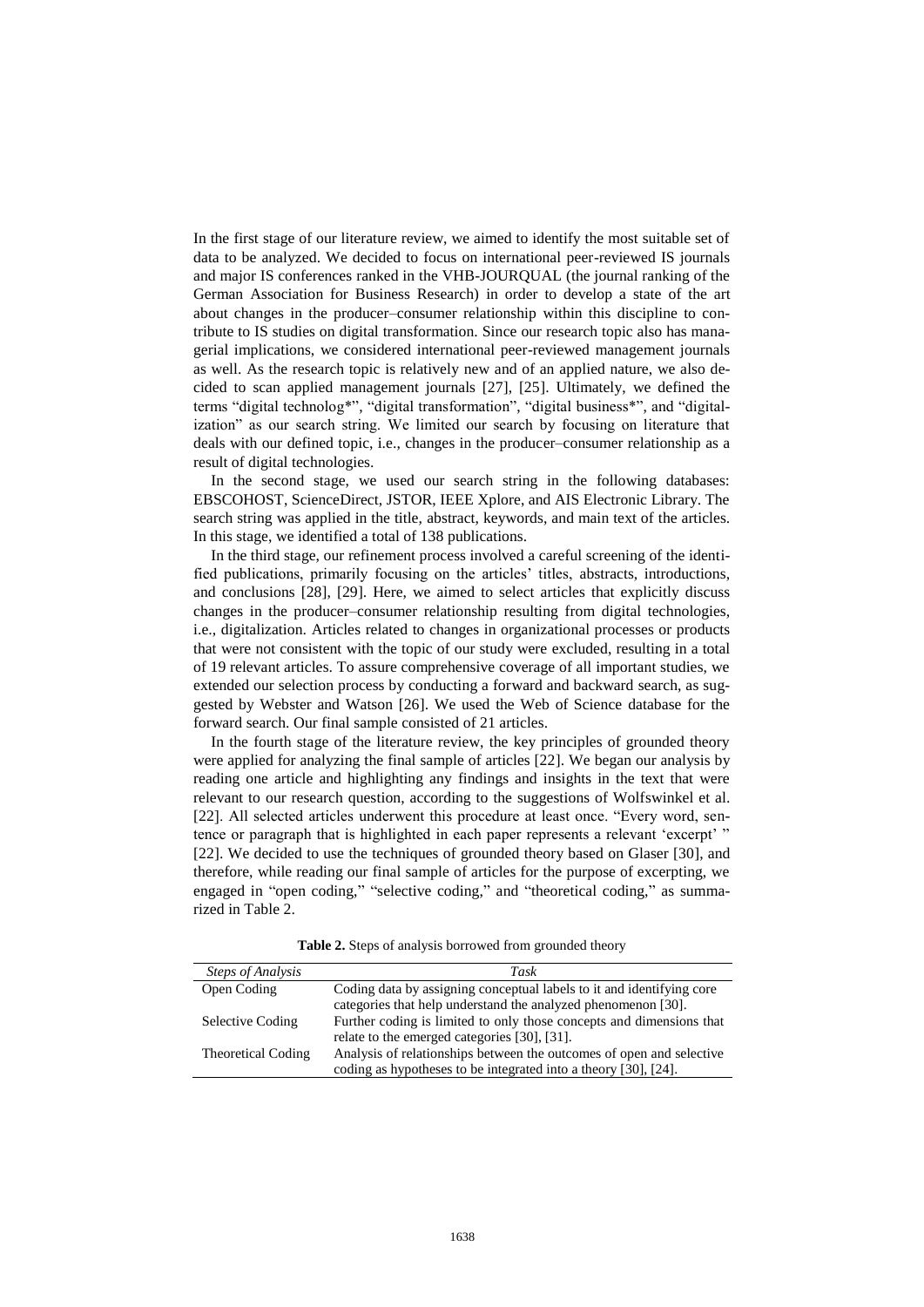In order to achieve reliability in our coding, one of the authors coded an article, documenting the coding and the respective conceptual labels in a dated codebook, following the suggestions of Wolfswinkel et al. [22]. The other authors controlled and examined that coding by reading the excerpts assigned to the conceptual labels, resulting in intensive discussions over the interpretation of the data. As each of the three coding processes was finished, the authors discussed the coding, only moving on to the next coding step after agreeing that a theoretical saturation had occurred. According to Wolfswinkel et al. [22] and Glaser [30], a theoretical saturation occurs when in the process of category development no new concepts, properties, or interesting links emerge.

#### **4 Results**

 $\overline{a}$ 

In the following, we present and discuss the findings of our literature analysis. Essentially, perceptions about changes in the producer–consumer relationship as a result of digital technologies are presented in our results in the form of quotations and coding. This should provide an initial understanding of how the data was analyzed and how our coding was conducted. In the course of our literature analysis, we identified three main categories that help explain the topic of our study. Each category as well as its respective dimensions and codes are represented in Table 3. In this table, we use short quotations per code to exemplify our coding process. Here, we chose quotations that help the understanding of how the code was identified.

| Categories | Dimension            | Code         | <i><u>Ouotation</u></i>                                                                          |
|------------|----------------------|--------------|--------------------------------------------------------------------------------------------------|
|            |                      |              |                                                                                                  |
| Shifts in  | Digital              | Information  | "The ability to connect to the Internet through                                                  |
| consumer   | density <sup>1</sup> | availability | a variety of inexpensive and mobile devices                                                      |
| behavior   |                      |              | [] has made anytime, anywhere connectivity<br>a reality." $\lceil 32 \rceil$                     |
|            |                      | Consumer     | "Consumers just know what is available to                                                        |
|            |                      | informed-    | them in the marketplace, with accurate and                                                       |
|            |                      | ness         | precise understanding of price and of the exact                                                  |
|            |                      |              | set of attributes that each good or service offers                                               |
|            |                      |              | them, changing consumers' behavior." [8]                                                         |
|            |                      | Digital      | "One no longer needs a travel agent to recom-                                                    |
|            |                      |              |                                                                                                  |
|            |                      | competence   | mend a property or book a hotel. One no longer<br>needs a sales person to explain or recommend a |
|            |                      |              | camera and one no longer even needs a service                                                    |
|            |                      |              | representative to deal with problems with pur-                                                   |
|            |                      |              | chases." $[8]$                                                                                   |
|            |                      | Democrati-   | "Consumers use new media to participate in                                                       |
|            |                      | zation of    | social networks, which enable them to create                                                     |
|            |                      | content      | and share content, $[\,\ldots]$ and build relationships                                          |
|            |                      |              | with other consumers." [33]                                                                      |
|            |                      |              |                                                                                                  |

**Table 3.** Results of the literature review

<sup>1</sup> We borrowed this term from Káganer et al. 2013 but used it in a different way in line with what emerged from our coding.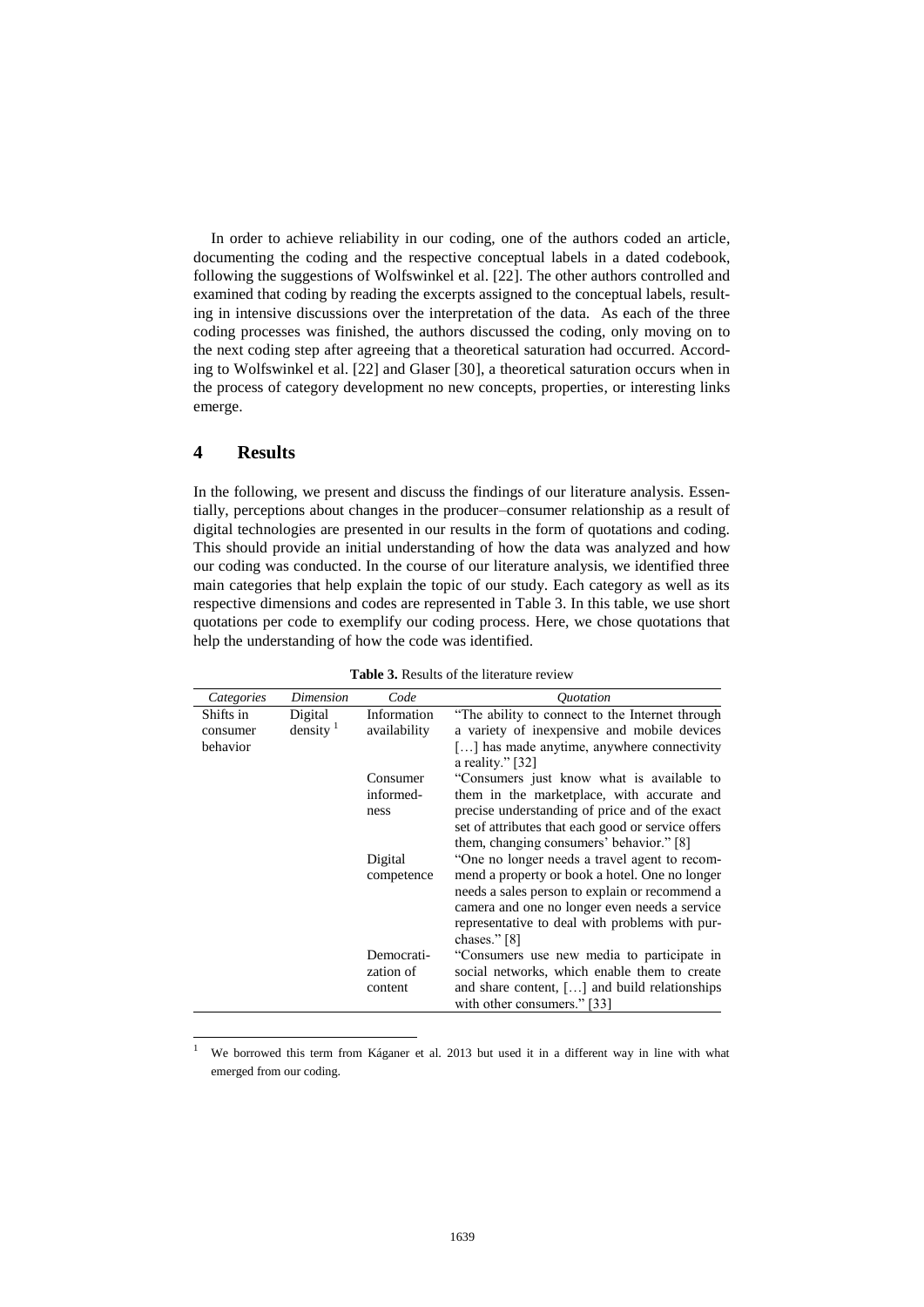| Categories   | Dimension  | Code         | Quotation                                                                                     |
|--------------|------------|--------------|-----------------------------------------------------------------------------------------------|
| Shifts in    | Digital    | Changes in   | "With the mutual maturation of the personal                                                   |
| interactions | intercon-  | consumer-    | computer and the Internet, the 'bleeding edge'                                                |
|              | nected-    | technology   | has been taken over by individuals who are                                                    |
|              | ness       | interaction  | persistently finding new and different ways to                                                |
|              |            |              | use technology for their personal benefit." [32]                                              |
|              |            | Changes in   | "The phenomenon of users' recommending                                                        |
|              |            | consumer-    | favorites to friends and followers plays an                                                   |
|              |            | consumer     | important role in shaping other users' behav-                                                 |
|              |            | interaction  | iors and purchases." [34]                                                                     |
|              |            |              | "Every piece of lost luggage and every disas-                                                 |
|              |            |              | trous room experience shows up in a report on<br>TripAdvisor" [35]                            |
|              |            | Changes in   | "Due to the real-time online nature of the In-                                                |
|              |            | consumer-    | ternet, relationships between organizations and                                               |
|              |            | producer     | customers are becoming more interactive in the                                                |
|              |            | interaction  | market space." [36]                                                                           |
| Shifts in    | Consum-    | Individual   | "Newspapers were a one-size-fits-all product.                                                 |
| producer     | er-        | customiza-   | Today, online editions can be customized to                                                   |
| behavior     | centricity | bility       | include just the news and information that a                                                  |
|              |            |              | particular subscriber is likely to want." [37]                                                |
|              |            |              | "Informed customers are increasingly demand-                                                  |
|              |            |              | ing products and services tailored to their spe-                                              |
|              |            |              | cific needs." [38]                                                                            |
|              |            | Hyperdif-    | "When consumers can find out anything they                                                    |
|              |            | ferentiation | want about any product of interest, entire in-                                                |
|              |            |              | dustries have been transformed, and consumers                                                 |
|              |            |              | have more choice than at any time []. From                                                    |
|              |            |              | beers and soft drinks to consumer electronics,                                                |
|              |            |              | from financial services to travel, manufacturers                                              |
|              |            |              | have moved from mass-market fat spots to                                                      |
|              |            | Improve-     | highly focused high margin 'sweet spots."" [8]<br>"The customer experience embodies what it's |
|              |            | ment of      | like to be a digital customer of your organiza-                                               |
|              |            | consumer     | tion, whether buying digital or physical prod-                                                |
|              |            | experience   | ucts. E.g,: Amazon's well-developed customer-                                                 |
|              |            |              | created content: customer product ratings and                                                 |
|              |            |              | reviews, as well as sophisticated tools like                                                  |
|              |            |              | search, and recommendations." [39]                                                            |
|              |            | Consumers    | "Many e-business companies, have established                                                  |
|              |            | as partners  | online customer communities to allow their                                                    |
|              |            |              | customers to share tips, point out glitches and                                               |
|              |            |              | lobby for changes. These customers have be-                                                   |
|              |            |              | come their de facto product development                                                       |
|              |            |              | teams." $[40]$                                                                                |
|              |            | Response     | "Speed as a dimension becomes important in                                                    |
|              |            | agility      | the context of responding to customer service                                                 |
|              |            |              | requests in real-time through Twitter, Face-                                                  |
|              |            |              | book and other social media platforms. Slow-                                                  |
|              |            |              | ness in response could mean customers moving                                                  |
|              |            |              | away from companies perceived as being out                                                    |
|              |            |              | of tune with the new reality." [2]                                                            |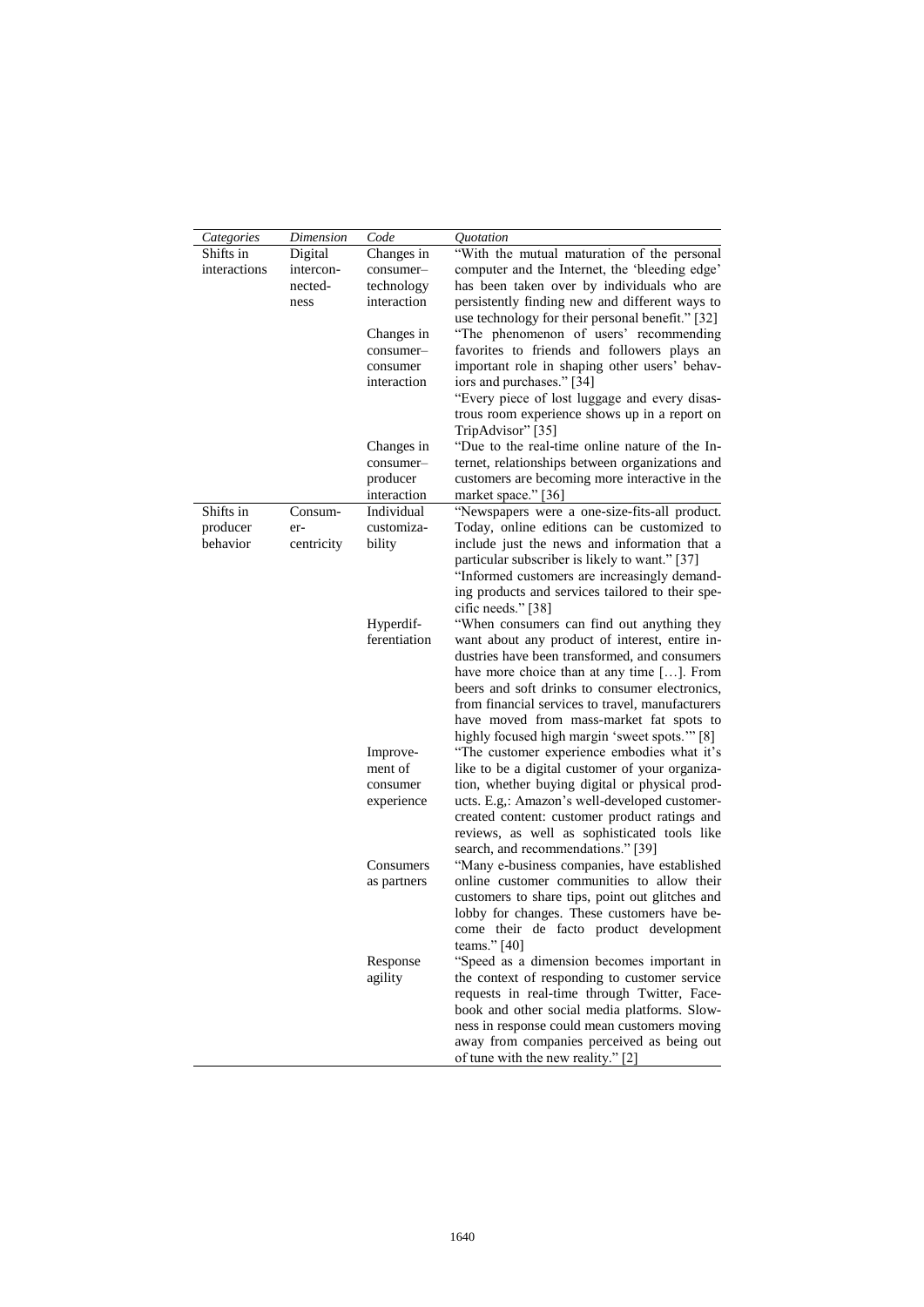In the following, Table 4 illustrates the articles that provided us with the complete references for the all the entire quotations we used, which supported each of the identified coding.

| Code                                       | References                               |
|--------------------------------------------|------------------------------------------|
| Information availability                   | [32], [33], [15]                         |
| Consumer informedness                      | [35], [12], [38], [8], [9]               |
| Digital competence                         | [37], [12], [8]                          |
| Democratization of content                 | $[4]$ , $[2]$ , $[35]$ , $[34]$ , $[33]$ |
| Changes in consumer-technology interaction | [3], [32], [15]                          |
| Changes in consumer-consumer interaction   | [35], [34], [39], [41]                   |
| Changes in consumer-producer interaction   | $[42]$ , $[36]$ , $[39]$                 |
| Individual customizability                 | [37], [35], [36], [40], [38]             |
| Hyperdifferentiation                       | $[35]$ , $[8]$                           |
| Improving consumer experience              | $[36]$ , [3], [43], [44], [39]           |
| Consumers as partners                      | $[43]$ , [40], [38], [8], [45], [33]     |
| Response agility                           | $[2]$ , [35], [40], [9]                  |

**Table 4.** Results of the literature review: list of articles

#### **5 Discussion of Findings**

In searching for shifts in the producer–consumer relationship in our final sample of articles, our data indicated three categories to be examined: shifts in consumer behavior, shifts in interactions, and shifts in producer behavior. These categories and their corresponding dimensions served as the basis for our framework development that is explained in the following.

#### **5.1 Shifts in Consumer Behavior**

We conceptualized the category shifts in consumer behavior as the increase in the integration of digital technologies into consumers' lives along the dimension of digital density that emerged from our data. This dimension presents some of the reasons why changes in consumer behavior occur as a result of the increasing use and availability of digital technologies. We found that information about products and services has become more and more accessible to consumers; information is everywhere, and through inexpensive digital technologies, this information is becoming increasingly available at any time, anywhere, to everybody [32], [33]. This increases consumer informedness. Consumer informedness means that consumers are well informed about products or services available on the market, with precise prices and attributes, which influences their willingness to pay and changes their purchasing decisions [35] [38]. This increase in consumer informedness and consequent change in consumer behavior will become as important to organizations as a review of competitors and their current portfolios, because it forces a revision of the corporate strategy [41]. As consumers become more informed, they develop a certain digital competence. This refers to the ability that consumers develop through Internet and mobile technologies to solve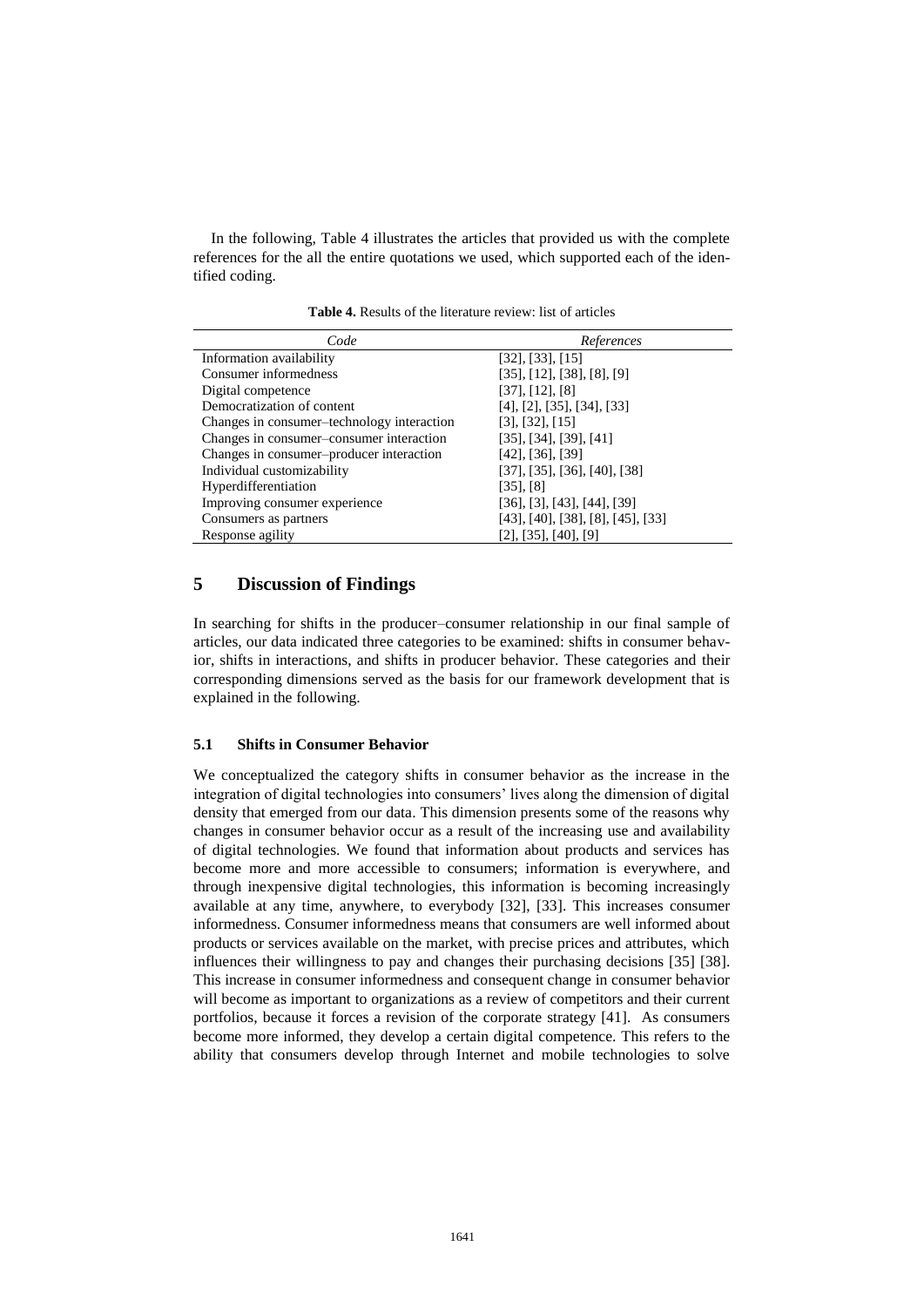many purchase and service issues online, without the assistance of a company's intermediary when buying goods and checking the status of their order online [12], [8]. While this trend benefits consumers and individual investors, it threatens intermediaries [18]. As a consequence, a "democratization of content" takes place. Organizations no longer retain control over the information they used to push to consumers through marketing channels. Through digital media, consumers are able to create, propagate, and amplify content about organizations (e.g., in consumer reviews), which determines the consumer's perception of an organization and its offerings [35], [4]. This results in significant power shifts in market channels and disintermediation, disrupting traditional organizations and creating a fundamentally new source of value [8].

In summary, with an increase in digital density, consumers have greater access to information through digital channels, are more informed about different products and services, are becoming more capable of solving problems with products or services online without the help of intermediaries, and are able to create and propagate content by themselves.

#### **5.2 Shifts in Interactions**

The category shifts in interactions is defined by the dimension of digital interconnectedness. The dimension of digital interconnectedness attempts to explain some reasons for changes in the producer–consumer relationship due to new means of interaction enabled by digital technologies. For example, we found that there is a rise of technology-savvy, interconnected consumers who are finding new and different ways of consuming and using technology for their personal benefit. This changes the expectations consumers have toward companies, since consumers expect easy usability of digital products [32], [15], [3]. Additionally, digital technologies have been facilitating interactions among consumers. In the search for quality information, the exchange of opinions among consumers (e.g., sharing of product information in social networks, online reviews, and blogs) has become increasingly important and influential [35], [41]: "24% of Internet users access online reviews before paying for a service delivered offline" [41]. Finally, the consumer–producer interaction has also changed due to advances in digital technologies. Consumers express an increasing need to interact with companies on a 24/7 basis. They want the flexibility of conducting business outside of normal office hours, e.g., at home at night they might want to make a money transaction, order something online, or track a sent package [37], [39]. Furthermore, digital technologies provide organizations with vast amounts of information on their customers, such as customer's locations, behavior and social interaction. While such information provides firms the ability to offer highly customized services to their customers, it requires numerous changes in organizations, particularly regarding privacy policies at organizations and increases consumers' concerns about data privacy [42].

To sum up, digital interconnectedness is enabling new means of interactions between (1) consumers and technologies (i.e., it changes the way consumers use or even develop new digital technologies), (2) consumers and consumers (i.e., there is an easier and more dynamic exchange of information about products and services), and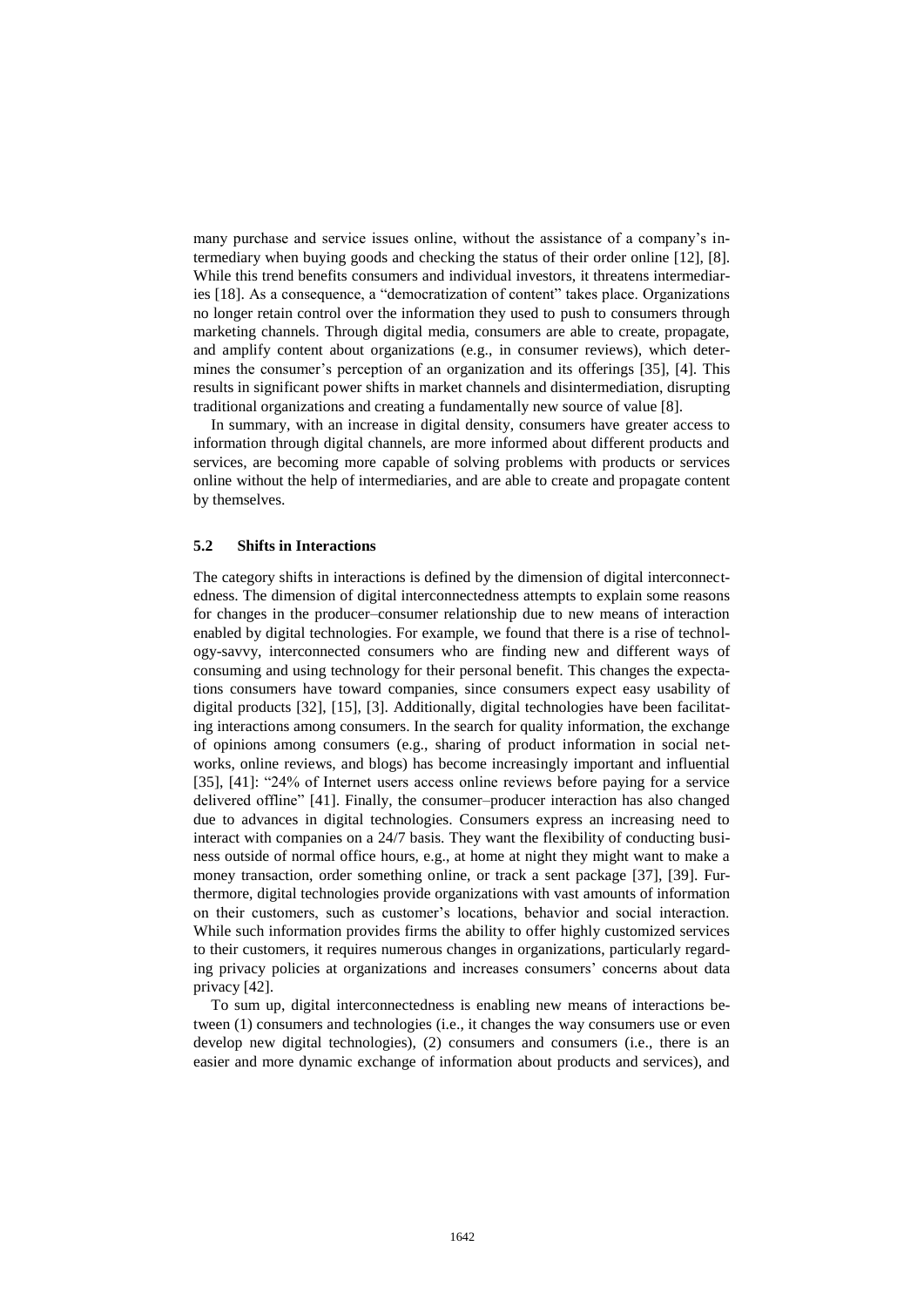(3) consumers and producers (i.e., there is an increasing need to obtain responses about products and services anytime, anywhere).

#### **5.3 Shifts in Producer Behavior**

We defined the category shifts in producer behavior as the way organizations are strategically reacting to changes in consumer behavior, based on the dimension of consumer-centricity that emerged from our literature analysis. This dimension describes how digital technologies empower consumers to influence organizations to deliver a higher range of improved products and services and the way in which organizations attempt to engage empowered consumers through digital technologies. Informed consumers can optimize their choices and organizations can now optimize their selection of offerings [35]. For example, through advances in digital technologies, online or mobile editions of newspapers can be customized according to the specific preferences of individual customers [37]. This implies that organizations can focus on data mining and can exploit the potential of individual customizability in order to meet the needs of each of their consumers [36]. Furthermore, as consumers can find out practically anything they want to about any product of interest, companies have tried to create as many offers as possible in the market [35], [8]. This hyperdifferentiation of products has also enabled organizations to focus on niche markets of consumers that appreciate being different and have become loyal to such organizations. This can be seen in the case of environmentally friendly cars with too little acceleration. Recently, General Motors faced difficulties in competing with Toyota but not because of quality issues: "it is just that Toyota's cars are more interesting, and consumers are far more likely to be passionate about a Prius hybrid than about a Buick" [35].

Organizations are focusing on improving the consumer's digital experience in order to "strengthen the bond between the customer and the firm" [44]. Improving consumer experience is about enhancing products and services in customer-friendly ways, whether consumers buy digital or physical products [3]. For example, in the automotive industry context, organizations that provide consumers with the ability to shop or finance a purchase online have turned purchasing a car into a fun and interesting experience [34]. Furthermore, consumers are no longer merely buying products and services [38]. Through new technologies, the interaction between consumers and producers has increased in a cost-effective way, supporting new product development, product improvement, and product problem solving by exploiting consumer knowledge and involving consumers as partners [45], [40]. By co-acting with customers or interacting with them virtually, organizations are able to sense and respond readily to consumer-driven changes in needs. This has become imperative for the survival of organizations in the digital age [40].

In summary, because consumers are more informed and empowered through digital technologies, producers are changing the way they develop new offerings, which are becoming more individually customized and hyperdifferentiated. Producers are also changing the way they engage with consumers, i.e., there is a greater need to improve consumer experience, respond quickly to consumer needs, and use consumer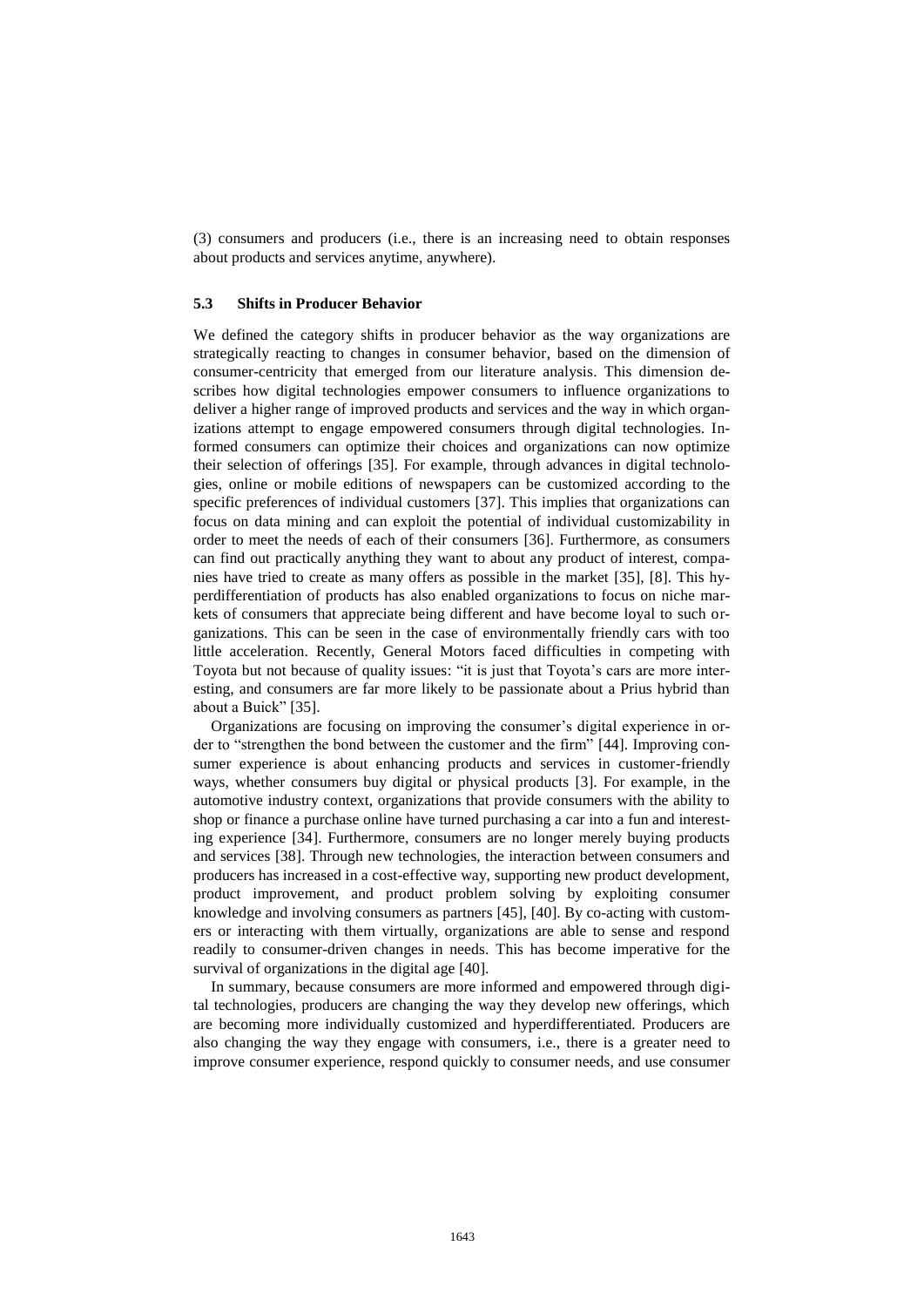interactions to co-create products and services. Thus, producers are becoming more consumer-centric.

#### **5.4 Relationship between Categories: Building a Theoretical Framework**

Through our systematic literature review supported by analysis techniques borrowed from the method of grounded theory, we developed a theoretical framework that attempts to provide understanding about the way digital technologies are shifting the producer–consumer relationship. Our framework indicates the relationships between the categories we found in our study, summarized in Figure 1. The framework indicates that shifts in consumer behavior occur due to an increase in digital density (i.e., through information availability, consumer informedness, digital competence, and democratization of content). Consequently, digital density leads to shifts in the way consumers interact with technology, other consumers, and producers. Moreover, these shifts in interactions make producers rethink the way they engage with consumers. By acknowledging that consumers are more empowered through digital technologies, producers are reacting to changes in consumer behavior by becoming more consumercentric and changing the way they exchange values (e.g., by co-creating digital products and services). Additionally, our framework indicates that another interplay order in the relationship among the categories is possible. For example, in the process of product co-creation, producers are enabling closer and engaged interactions with consumers, which may influence consumers to write positive product reviews or create digital word-of-mouth about certain producers. Therefore, we assume that the relationships between the categories found in our study are interdependent. Nevertheless, further research is needed to deeply analyze these relationships.



#### **Drivers of digital transformation**

**Fig. 1.** Changes in the producer–consumer relationship

#### **5.5 Implications for Practice and Future Research**

With the growing role of digital technologies in both society and organizations, our study has many practical implications for guiding organizations in understanding the source of changes in the producer–consumer relationship in order to help them design and develop strategies to better deal with the digital consumer. Technology and nontechnology organizations alike need to be prepared to respond to and embrace em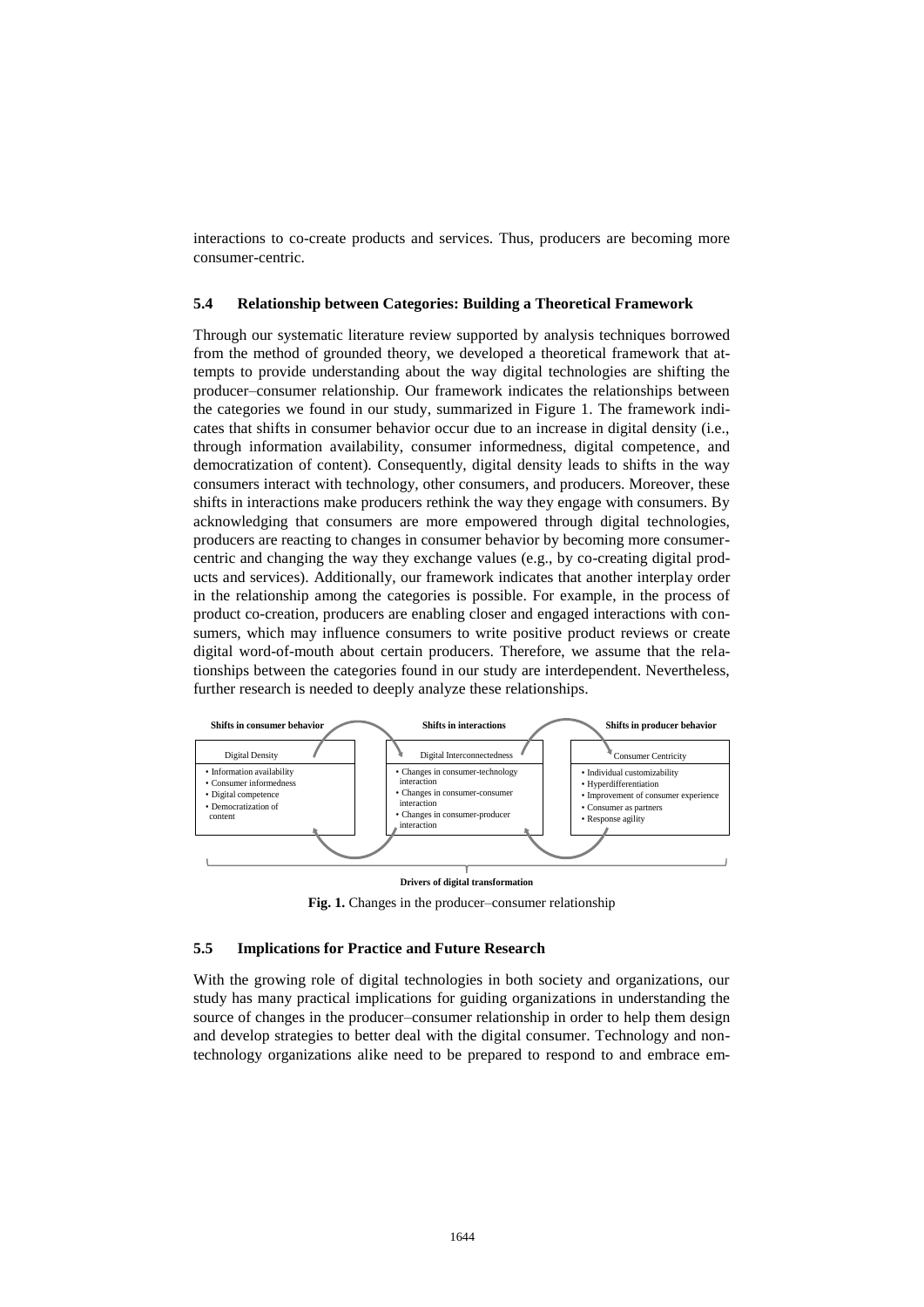powered consumers, as they can strongly impact an organization's image. Business and IT managers need to understand that the more empowered consumers are, the more value technology-enabled products and services can generate for both consumers and organizations themselves [43]. For example, producers can take advantage of the increase in consumer–producer digital interaction and co-creation. Due to advances in digital technologies, producers can readily access consumer knowledge about their products and services through different channels. Consequently, they can benefit from consumer-side innovations (e.g., incremental services or new product development) or from faster solutions to business problems that consumers find. The importance of consumer interaction is a topic that has already been discussed in the discipline of marketing (e.g., [46]). Here, we argue that this topic is also extremely relevant in the field of IS since consumer interaction has become much more dynamic as a result of digital technologies and information technology (IT).

In addition, we suggest that organizations build management and IT capabilities to harness digital technologies. According to Fitzgerald et al. [3], emerging technologies (such as social media, mobile, and analytics) demand critical skills from management in order to support organizations selecting relevant new technologies and use their features and applications to improve consumer relationships. Such capabilities may help organizations sense and respond to business opportunities and threats [9]. Furthermore, we argue that digital capabilities in IT management are essential in order to design and develop a digital infrastructure that facilitates consumer interactions and enables a differentiated consumer experience, thereby enhancing consumer value. This should help organizations on their way to a digital transformation.

Furthermore, we suggest several avenues for future research. Further empirical research should be conducted in order to empirically analyze our proposed framework. Therefore, examining changes in the producer–consumer relationship in practice through a case-study analysis in both technology and non-technology organizations would be recommended. Furthermore, our study has indicated that consumers are playing a more active role in co-production, co-creation, and problem solving. Overall, this reminds us of the discussion about "prosumers" (e.g., [7], [47]). We argue that the concepts of prosumer, "one who is both producer and consumer," and prosumption, "involving a combination of production and consumption" [47], which were already examined in the disciplines of marketing and sociology, should also be a topic of further research in the IS community.

#### **6 Conclusion**

In this paper, we provided a literature review in order to understand how changes in the producer–consumer relationship are occurring as a result of the increasing use and accessibility of digital technologies. An important finding of our study is that digital density, digital interconnectedness, and consumer-centricity can be seen as essential drivers of changes in this relationship. This indicates that consumers have developed a higher expectation concerning information quality, response agility, and means of interacting with organizations. Furthermore, the producer–consumer relationship has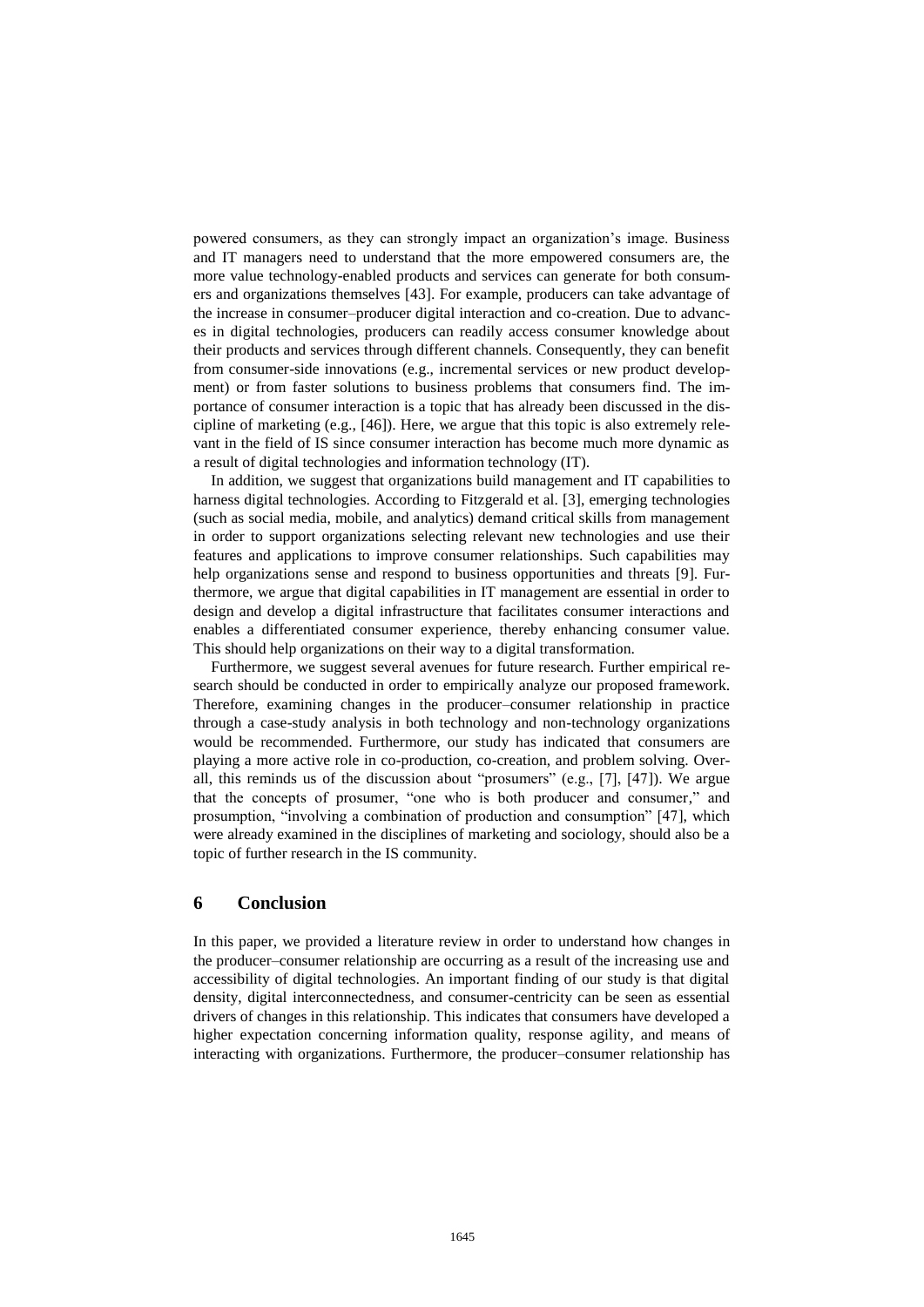become more consumer-centric. In order to add value to their consumers, organizations are responding to the (digital) shifts in consumer behavior by focusing on individually customized and hyperdifferentiated products and services, attempting to match the particular needs of their individual customers. With our analysis and discussion, we attempt to contribute to IS studies on digital transformation by providing an overview of the current understanding of the nature of changes in the producer– consumer relationship, which is an important driver of digital transformation in organizations. Additionally, due to the discussed shifts in the producer–consumer relationship that are strongly enabled by new digital technologies, implications for future research on "prosumerization" as a driver of digital transformation should be taken into consideration. In IS there is an ongoing debate about our identity and defining our research focus. The phenomenon of digital transformation illustrates the potential for building unique IS theory that serves as a reference across disciplines.

#### **References**

- 1. Corrocher, N., Ordanini, A.: Measuring the digital divide: a framework for the analysis of cross-country differences. Journal of Information Technology, vol. 17, no. 1, pp. 9-19 (2002).
- 2. Bharadwaj, A., El Sawy, O.A., Pavlou, P.A., Venkatraman, N.: Digital Business Strategy: Towards a Next Generation of Insights. MIS Quarterly, vol. 37, no. 2, pp. 471-482 (2013).
- 3. Fitzgerald, M., Kruschwitz, N., Bonnet, D., Welch, M.: Embracing Digital Technology. MIT Sloan Management Review, pp. 1-12 (2013).
- 4. Aral, S., Dellarocas, C., Godes, D.: Social Media and Business Transformation: A Framework for Research. Information Systems Research, vol. 24, no. 1, pp. 3-13 (2013).
- 5. Oestreicher-Singer, G., Zalmanson, L.: Content or Community? A Digital Business Strategy for Content Providers in the Social Age. MIS Quarterly, vol. 37, no. 2, pp. 591-616 (2013).
- 6. Westerman, G., Tannou, M., Bonnet, D., Ferraris, P., McAfee, A.: The Digital Advantage: How Digital Leaders Outperform Their Peers in Every Industry. Capgemini Consulting and The MIT Center for Digital Business, pp. 1-24 (2012).
- 7. Humphreys, A., Grayson, K.: The Intersecting Roles of Consumer and Producer: A Critical Perspective on Co-production. Co-creation and Prosumption. Sociology Compass, vol. 2, no. 3, pp. 963-980 (2008).
- 8. Lucas, H.C., Agarwal, R., Clemons, E.K., El Sawy, O.A., Weber, B.: Impactful Research on Transformational Information Technology: an Opportunity to Inform New Audiences. MIS Quarterly, vol. 37, no. 2, pp. 371-382 (2013).
- 9. Setia, P., Venkatesh, V., Joglekar, S.: Leveraging Digital Technologies: How Information Quality Leads to Localized Capabilities and Customer Service Performance. MIS Quarterly, vol. 37, no. 2, pp. 565-590 (2013).
- 10. Hansen, A.M., Kraemmergaard, P., Mathiassen, L.: Rapid Adaptation in Digital Transformation: a Participatory Process for Engaging IS and Business Leaders. MIS Quarterly Executive, vol. 10, no 4, pp.175-185 (2011).
- 11. Seeger, G., Bick, M.: Mega and Consumer Trends Towards Car-Independent Mobile Applications. International Conference on Mobile Business, Berlin (2013).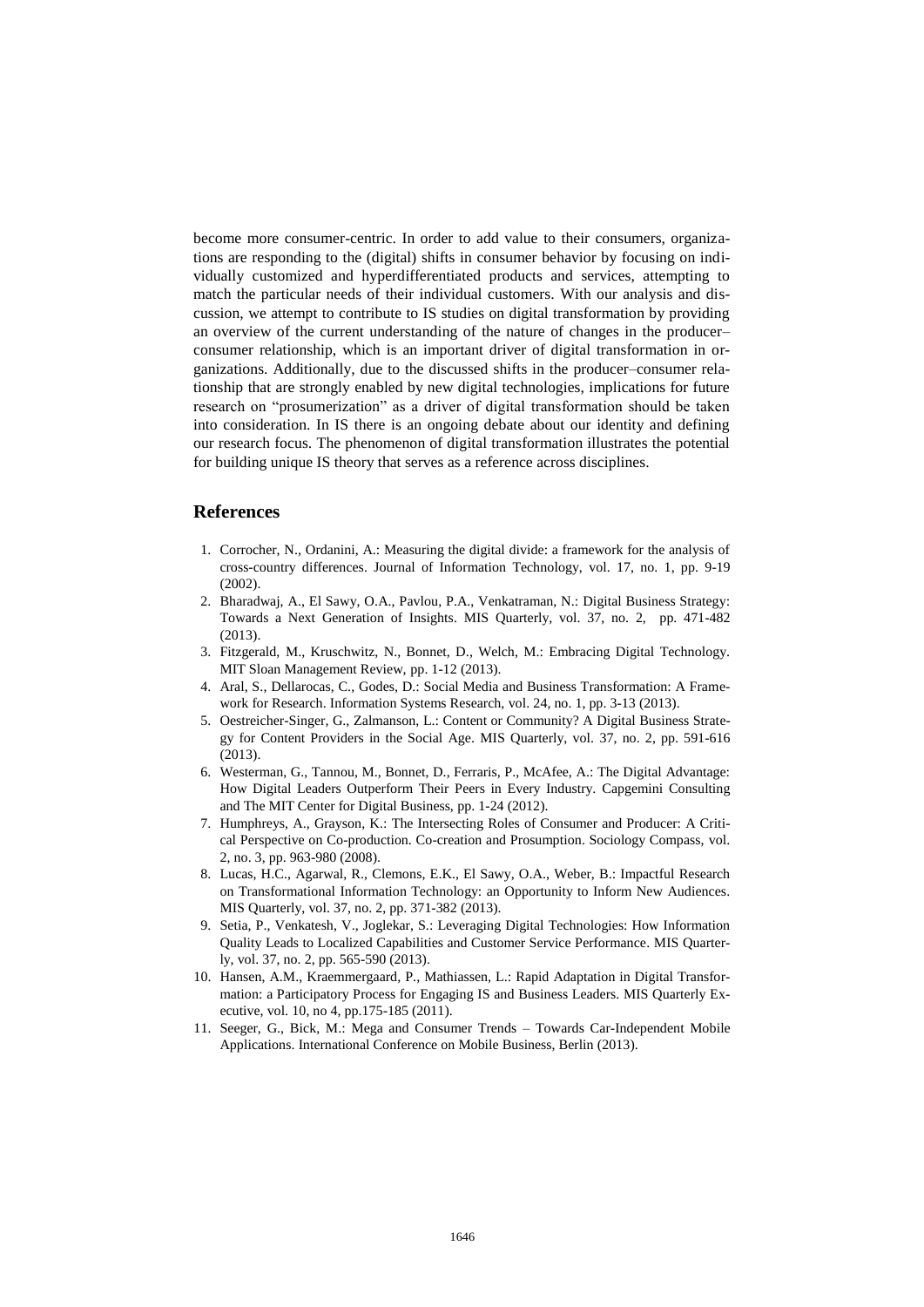- 12. Granados, N., Gupta, A.: Transparency Strategy: Competing with Information in a Digital World. MIS Quarterly, vol. 37, no. 2, pp. 637-641 (2013).
- 13. Light, A.: Adding method to meaning: a technique for exploring peoples' experience with technology. Behaviour & Information Technology, vol. 25, no. 2, pp. 175-187 (2006).
- 14. Anaman, M., Lycett, M., Love S.: Enhancing Customer Experience within the Mobile Telecommunications Industry. Proceedings of the 16th European Conference on Information Systems, Galway, Ireland (2008).
- 15. Yoo, Y.: Computing in Everyday Life: a Call for Research on Experimental Computing. MIS Quarterly, vol. 34, no. 2, pp. 213-231 (2010).
- 16. McDonald, M.P., Russel-Jones, A.: The Digital Edge Exploiting Information and Technology for Business Advantage. Gartner eBook (2012).
- 17. Agarwal, R., Johnson, S.L., Lucas, H.C.: Leadership in the Face of Technological Discontinuities: The Transformation of EarthColor. Communications of the Association for Information Systems, vol. 29, no. 1, pp. 627-644 (2011).
- 18. Dehning, B., Richardson, V.J., Zmud, R.W.: The Value Relevance of Announcements of Transformational Information Technology Investments. MIS Quarterly, vol. 27, no. 4, pp. 637-656 (2003).
- 19. Overby, E.: Process Virtualization Theory and the Impact of Information Technology. Organizational Sciences, vol. 19, no. 2, pp. 277-291 (2008).
- 20. Balci, B., Rosenkranz, C.: Virtual or Material, What Do You Prefer? A Study of Process Virtualization Theory. Proceedings of the  $22<sup>nd</sup>$  European Conference on Information Systems, Tel Aviv, Israel (2014).
- 21. Tilson, D., Lyytinen, K., Sorensen, C.: Research Commentary Digital Infrastructures: The Missing IS Research Agenda. Information Systems Research, vol. 21, no. 4, pp. 748- 759 (2010).
- 22. Wolfswinkel, J.F., Furtmueller, E., Wilderom, C.P.: Using grounded theory as a method for rigorously reviewing literature. European Journal of Information Systems, vol. 22, no. 1, pp. 45-55 (2013).
- 23. Glaser, B.G., and Strauss, A.L.: The Discovery of Grounded Theory: Strategies for Qualitative Research. Aldine, Chicago (1967).
- 24. Charmaz, K.: Constructing Grounded Theory A Practical Guide Through Qualitative Analysis, Sage Publications Ltd., Thousand Oaks, California (2006).
- 25. Kumar, R., Stylianou, A.: A Process Model for Analysing and Managing Flexibility in Information Systems. European Journal of Information Systems, vol. 23, no. 2, pp. 151-184  $(2014)$ .
- 26. Webster, J., Watson, T.R.: Analyzing the Past to Prepare for the Future: Writing a Literature Review. MIS Quarterly, vol. 26, no. 2, pp. 13-23 (2002).
- 27. Wiener, M., Vogel, B., Amberg, M.: Information Systems Offshoring A Literature Review and Analysis. Communications of the Association for Information Systems, vol. 27, no. 1, pp. 455-492 (2010).
- 28. Swanson, E.B., Ramiller, N.C.: Information Systems Research Thematics: Submissions to a New Journal, 1987–1992. Information Systems Research, vol. 4, no. 4, pp. 299–330 (1993).
- 29. Dibbern, J., Goles, T., Hirschheim, R., Jayalilaka, B.: Information System Outsourcing: A Survey and Analysis of the Literature. ACM SIGMIS Database, vol. 35, no.4, pp. 6-102 (2004).
- 30. Glaser, B.G.: Theoretical Sensitivity: Advances in the Methodology of Grounded Theory. Sociology Press, Mill Valley/California (1978).